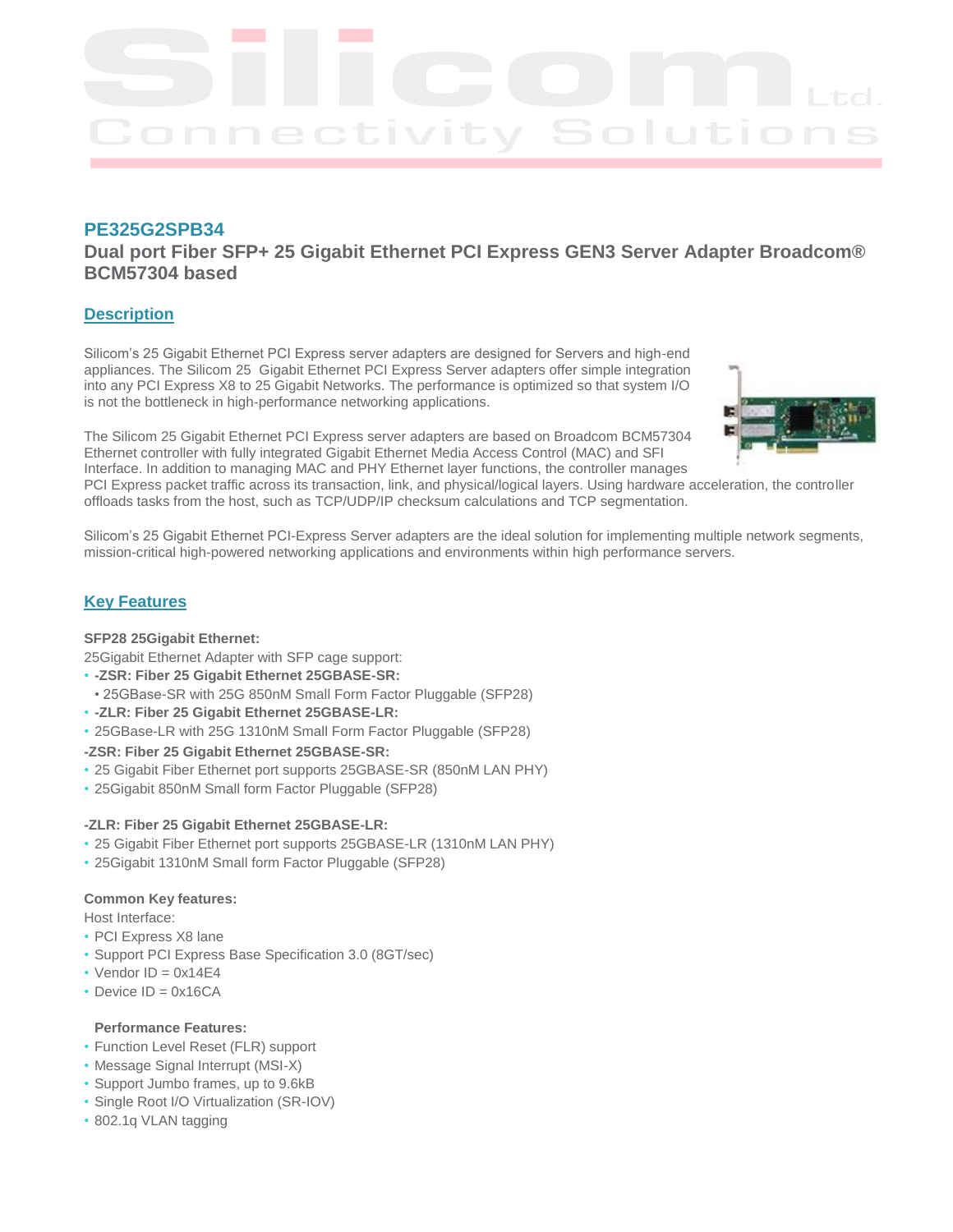### **LAN Features and Virtualization features:**

- RDMA over Converged Ethernet (RoCE)
- Stateless Offloads
- Datacenter Bridging (lossless Ethernet)
- Congestion Avoidance
- TruManage™
- TruFlow™
- Network Controller Sideband Interface (NC-SI)
- IEEE 1588 PTP (Precision Timing Protocol)
- IEEE 802.1AS standard
- NetQueue
- VMQueue
- VXLAN
- NVGRE/Geneve/IP-in-IP/GRE-aware stateless offloads
- Stateless Transport Tunneling.
- 802.3x flow control
- Link Aggregation (802.3ad)
- Configurable Flow Acceleration
- Congestion Avoidance
- Ethernet Audio/Video
- TCP/IP/L2 features:
- Large Send Offload
- Receive side scaling (RSS)
- IP/TCP/UDP checksum
- IPv4, IPv6
- Receive Segment Coalescing
- Generic Receive Offload
- Header-Payload Split
- LEDs indicator for link/Activity

# **Technical Specifications**

# **SFP28 25Gigabit Ethernet Technical Specifications Adapters**

| <b>SFP28 (Small Form Factor)</b><br>Pluggable) supports:            | SFI interfaces supports 25GBase-R PCS and 25 Gigabit PMA in order<br>to connect with SFP28 to 25GBase-SR |
|---------------------------------------------------------------------|----------------------------------------------------------------------------------------------------------|
| 25GBase-SR SFP28:<br><b>IEEE Standard / Network</b><br>topology:    | Fiber 25 Gigabit Ethernet, 25 GBASE-SR (850 nM LAN PHY)                                                  |
| 25GBase-SR SFP28:<br>Data Transfer Rate:                            | 25.78125Gbps                                                                                             |
| 25GBase-LR SFP28:<br><b>IEEE Standard / Network</b><br>topology:    | Fiber 10 Gigabit Ethernet, 10 GBASE-LR (1310 nM LAN PHY)                                                 |
| 25GBase-LR SFP28:<br>Data Transfer Rate:                            | 25.78125Gbps                                                                                             |
| 25GBase-LR SFP28:<br><b>Cables and Operating distance</b><br>Up to: | Single-Mode: 10000m at 9um                                                                               |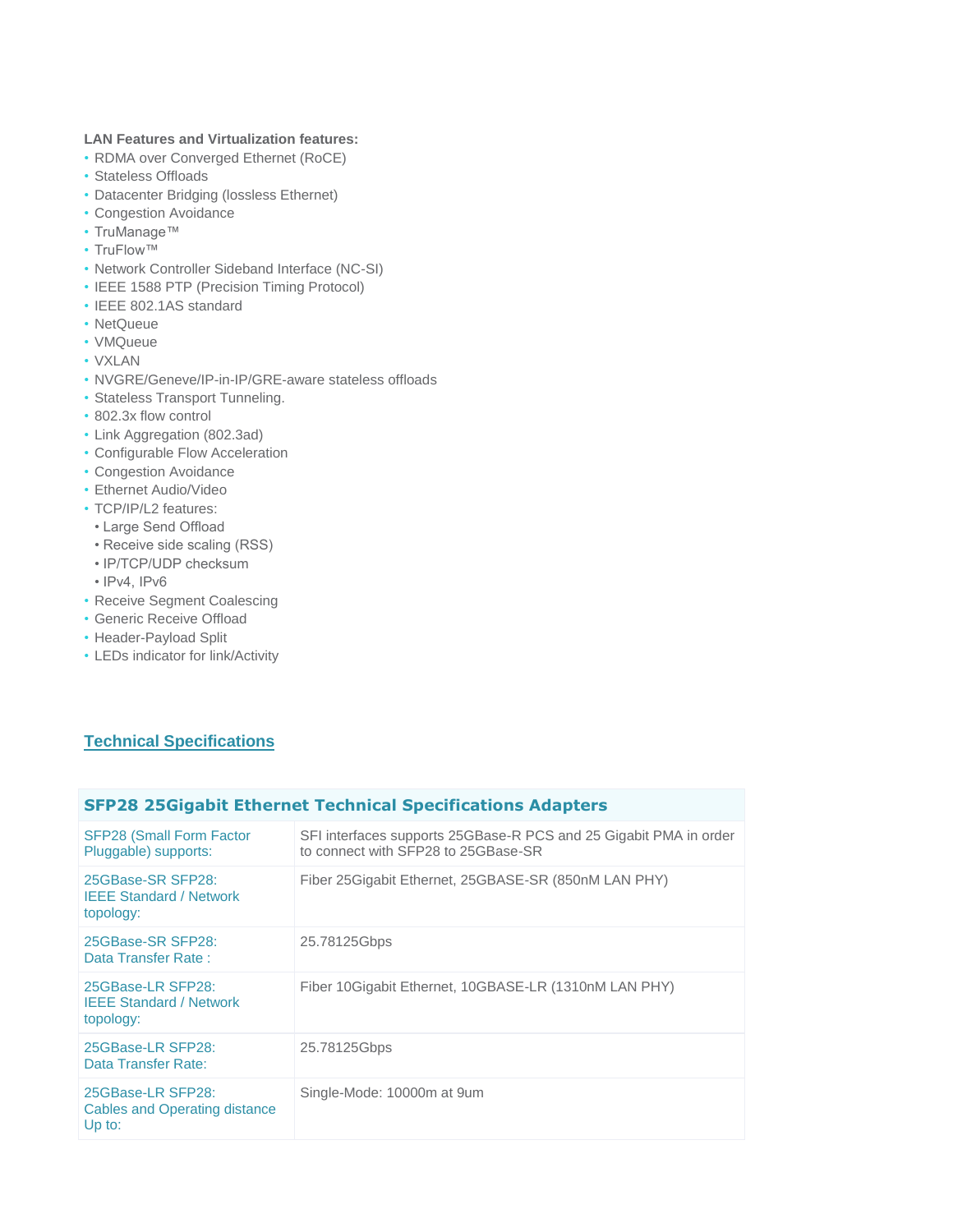| <b>Operating Systems Support</b>        |                                                                                                                                                                                                                                                                                                                                                                                                                                                                                                                                                                                                                                                                                                                                                     |  |  |
|-----------------------------------------|-----------------------------------------------------------------------------------------------------------------------------------------------------------------------------------------------------------------------------------------------------------------------------------------------------------------------------------------------------------------------------------------------------------------------------------------------------------------------------------------------------------------------------------------------------------------------------------------------------------------------------------------------------------------------------------------------------------------------------------------------------|--|--|
| Operating system support:               | Linux                                                                                                                                                                                                                                                                                                                                                                                                                                                                                                                                                                                                                                                                                                                                               |  |  |
| <b>General Technical Specifications</b> |                                                                                                                                                                                                                                                                                                                                                                                                                                                                                                                                                                                                                                                                                                                                                     |  |  |
| Interface Standard:                     | PCI-Express Base Specification Revision 3.0(8 GTs)                                                                                                                                                                                                                                                                                                                                                                                                                                                                                                                                                                                                                                                                                                  |  |  |
| <b>Board Size:</b>                      | Low profile height short add-in card: 167.64mm X 64.389mm (6.60"X<br>2.535")                                                                                                                                                                                                                                                                                                                                                                                                                                                                                                                                                                                                                                                                        |  |  |
| PCI Express Card Type:                  | X8 Lane                                                                                                                                                                                                                                                                                                                                                                                                                                                                                                                                                                                                                                                                                                                                             |  |  |
| <b>PCI Express Voltage:</b>             | +3.3VAUX ±9%,<br>$+12V + 8%$                                                                                                                                                                                                                                                                                                                                                                                                                                                                                                                                                                                                                                                                                                                        |  |  |
| <b>PCI Connector:</b>                   | Gold Finger: X8 Lane                                                                                                                                                                                                                                                                                                                                                                                                                                                                                                                                                                                                                                                                                                                                |  |  |
| Controller: :                           | Broadcom BCM57304                                                                                                                                                                                                                                                                                                                                                                                                                                                                                                                                                                                                                                                                                                                                   |  |  |
| Holder:                                 | Metal Bracket                                                                                                                                                                                                                                                                                                                                                                                                                                                                                                                                                                                                                                                                                                                                       |  |  |
| <b>Operating Humidity:</b>              | 0%-90%, non-condensing                                                                                                                                                                                                                                                                                                                                                                                                                                                                                                                                                                                                                                                                                                                              |  |  |
| <b>Operating Temperature:</b>           | $0^{\circ}$ C - 45 $^{\circ}$ C (32 $^{\circ}$ F - 113 $^{\circ}$ F)                                                                                                                                                                                                                                                                                                                                                                                                                                                                                                                                                                                                                                                                                |  |  |
| Storage:                                | $-40^{\circ}$ C $-65^{\circ}$ C (-4 $^{\circ}$ F $-149^{\circ}$ F)                                                                                                                                                                                                                                                                                                                                                                                                                                                                                                                                                                                                                                                                                  |  |  |
| <b>EMC Certifications:</b>              | FCC 47CFR Part 15:2013, Subpart B Class B<br>Conducted emissions<br>Radiated emissions<br>EN 55022: 2010, Class B<br>Conducted disturbance at mains terminals<br>Conducted disturbance at telecommunication port<br>Radiated disturbance<br>EN 61000-3-2: 2006+A1(09)+A2(09)<br>Harmonic current emissions<br>EN 61000-3-3: 2008<br>Voltage fluctuations and flicker<br>EN 55024: 2010<br>Immunity to electrostatic discharge (ESD)<br>Radiated immunity to radio frequency electromagnetic field<br>Conducted immunity to electrical fast transients / bursts (EFT/B)<br>Conducted immunity to voltage surges<br>Conducted immunity to disturbances induced by radio frequency field<br>Conducted immunity to voltage dips and short interruptions |  |  |
| <b>LEDs</b>                             |                                                                                                                                                                                                                                                                                                                                                                                                                                                                                                                                                                                                                                                                                                                                                     |  |  |
| LED <sub>s</sub> :                      | (2) LEDs per port<br>Link Led:<br>Turns on link 25G (Orange)<br>Link/Act Led:<br>Turns on link (Green),<br>Blinks on activity (Green)                                                                                                                                                                                                                                                                                                                                                                                                                                                                                                                                                                                                               |  |  |
| <b>LEDs location:</b>                   | LED is located on the PCB, visible via holes in the metal bracket<br>holder.                                                                                                                                                                                                                                                                                                                                                                                                                                                                                                                                                                                                                                                                        |  |  |
| Connectors:                             | (2) SFP28 / zSFP+ Cages                                                                                                                                                                                                                                                                                                                                                                                                                                                                                                                                                                                                                                                                                                                             |  |  |

**Order Information**